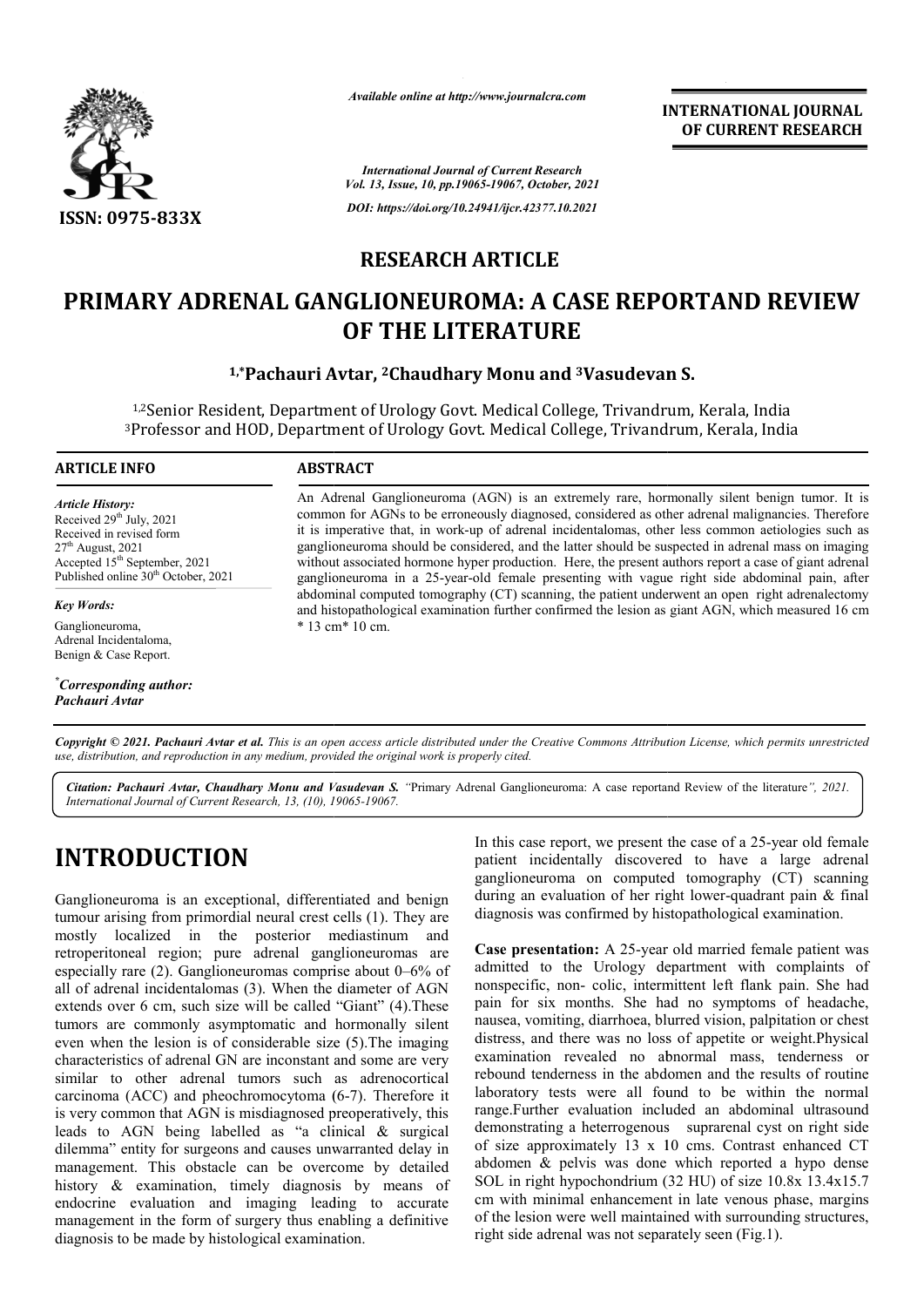There was no evidence of abnormal nodes or an enhanced softtissue mass. Retroperitoneal lymph node involvement was not detected, and there was no evidence of invasion to the adjacent tissues or organs. An endocrine evaluation consisting of urine catecholamine and cortisol levels and a 1mg overnight dexamethasone suppression test was normal. With these results, it was not possible to determine whether the adrenal tumor was benign or malignant and the patient was symptomatic, the decision was taken to proceed with right side adrenalectomy, intraoperatively a large solid heterogeneous mass was found which had pushed right kidney inferiorly and inferior vena cava ventrally, multiple feeding vessels were present, the mass was removed in toto and specimen sent for histopathology (Fig. 2). The postoperative period was uneventful and she was discharged on postop day 5. Histopathology reported the largest diameter of the tumor as 16 cm with negative surgical margins, microscopically it demonstrated scattered ganglion sheets in dense schwannian stroma & mature ganglion cells. Immunohistochemistry was positive for S-100 confirming the diagnosis of adrenal ganglioneuroma schwannian dominant maturing type (Fig.3). The patient is doing well  $\&$  no recurrence was detected during the one-year follow-up visits.



**Figure 1. A hypo dense SOL in right hypochondrium (32 HU) of size 10.8x 13.4x15.7 cm**



**Figure 2. A large solid mass was removed in toto and specimen sent for histopathology**



**Figure 3. IHC was positive for S-100 showingschwannian dominant maturing type**

### **DISCUSSION**

Ganglioneuroma (GN) arises from the neural crest cells —the sympathetic ganglia and the adrenals. It is composed of Schwann cells, ganglion cells and fibrous tissues (8).Ganglioneuroma is a very erratic benign tumor and unusually found in the adrenal gland (2, 9). In Indian scenario there is a dearth of literature regarding case reporting of rare entities. Only a handful case of Adrenal Ganglioneuroma (AGN) was reported (10-13). AGN usually occurs in patients ranging from age 10 to 40 (4). In the present case too, the patient belongs to the younger age group. Adrenal Ganglioneuroma (AGN), most commonly involves the right adrenal gland (14). While Adas *et al* (9) report a case of AGN involving left adrenal gland. In present study, AGNs of patient occurs in right adrenal gland as well. Majority of adrenal ganglioneuroma do not demonstrate any clinical manifestations, However a minority of patients exhibit slow growing abdominal mass or abdominal pain (4). In the present case, the patient complains of dull & intermittent abdominal pain. Changwen Zhang *et al* (15) concluded that no gender bias is seen in AGN.Komai Y *et al* (16) reported the largest AGN with 22 cm in size. In the present case, the largest dimension of lesion was 16 cm.

The majority of patients with AGN is hormonally silent; rarely cause symptoms of diarrhea, virilization and hypertension (14). In the present case too, patient did not secrete hormone & did not have symptoms of hypertension or virilization.A minority of cases of AGN reported in literature produce hormones such as catecholamines, vasointestinal peptide and androgens resulting in symptoms like weakness, diarrhea, hypertension and virilization (17-18). The preoperative diagnosis of AGN uniquely based on CT & MRI is very challenging (9).Qing *et al* (6) stated that the misdiagnosis rate of adrenal GN on CT and MRI before surgery is 64.7%. The imaging characteristics of adrenal GN on CT and MRI have been well defined withthe most noticeable imaging finding of an AGN is a count of <40 HU (14).However in our case, the CT value was 32 HU. Tumor size is very significant to conclude the prognosis for adrenal masses, size larger than 6 cm, seems to be a forecast of malignancy in 25% cases (19) & open surgery is recommended for giant AGN (4).